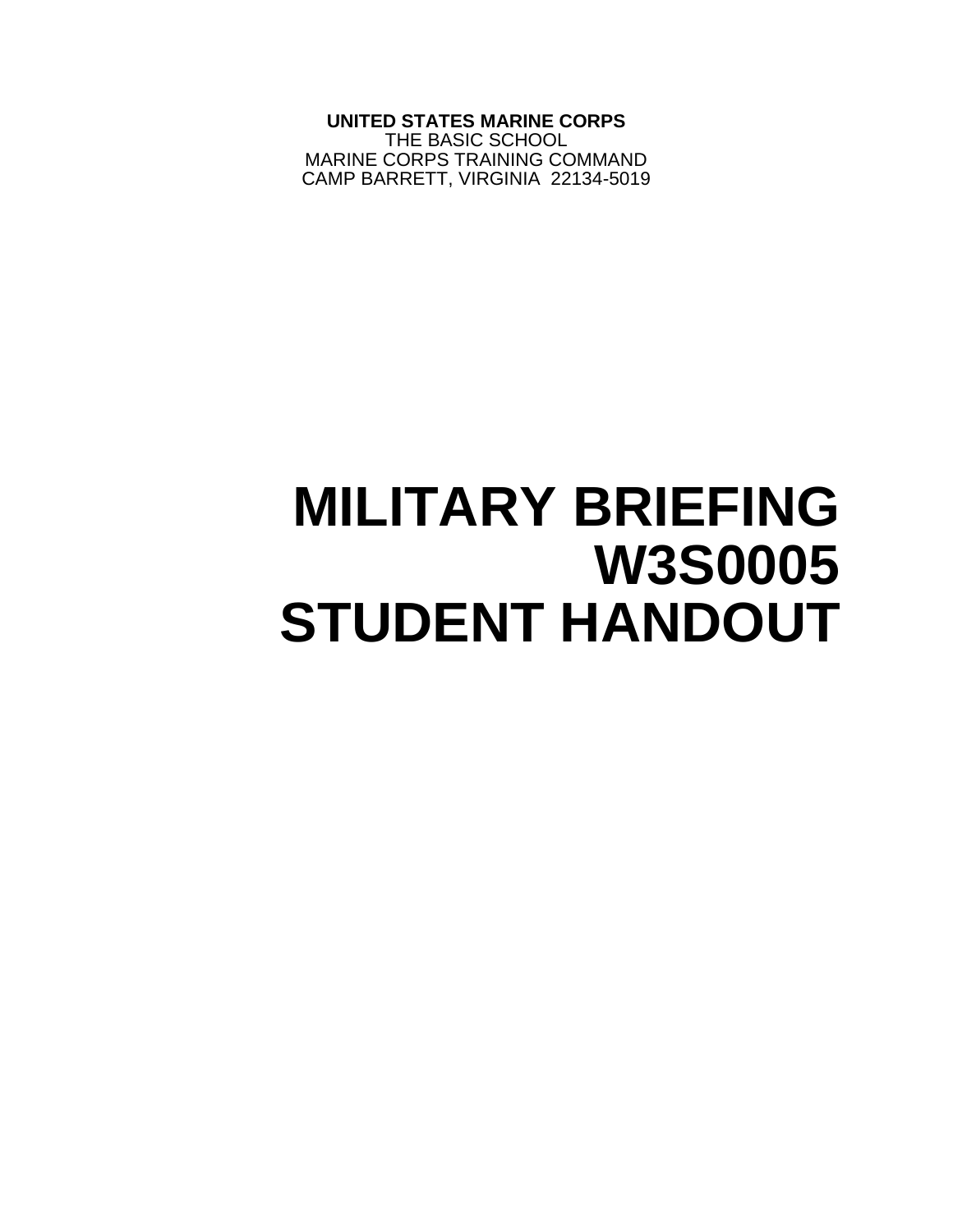#### **LEARNING OBJECTIVES.**

#### 1. **TERMINAL LEARNING OBJECTIVE**.

 a. Given subordinate units and an order, while considering the situation and time available, issue a five paragraph order to communicate a complete, realistic, and tactically sound plan that accomplishes the mission. (TBS-C2-1002)

 b. Given a unit and references, conduct a military brief to ensure the audience receives the message. (MCCSLDR-2204)

# 2. **ENABLING LEARNING OBJECTIVES.**

 a. Given a scenario, commanders intent, and available references, determine format for the information brief in order to facilitate the transfer of information. (MCCS-LDR-2204a)

 b. Given a scenario, commanders intent, and available references, build content into formatted information brief in order to facilitate the transfer of information. (MCCS-LDR-2204b)

 c. Given a scenario, commanders intent, and available references, present an information brief in order to facilitate the transfer of information. (MCCS-LDR-2204c)

 d. Given an audience, with the aid of references, communicate orally to present ideas with confidence, accuracy, and completeness. (TBS-CORE-2102b)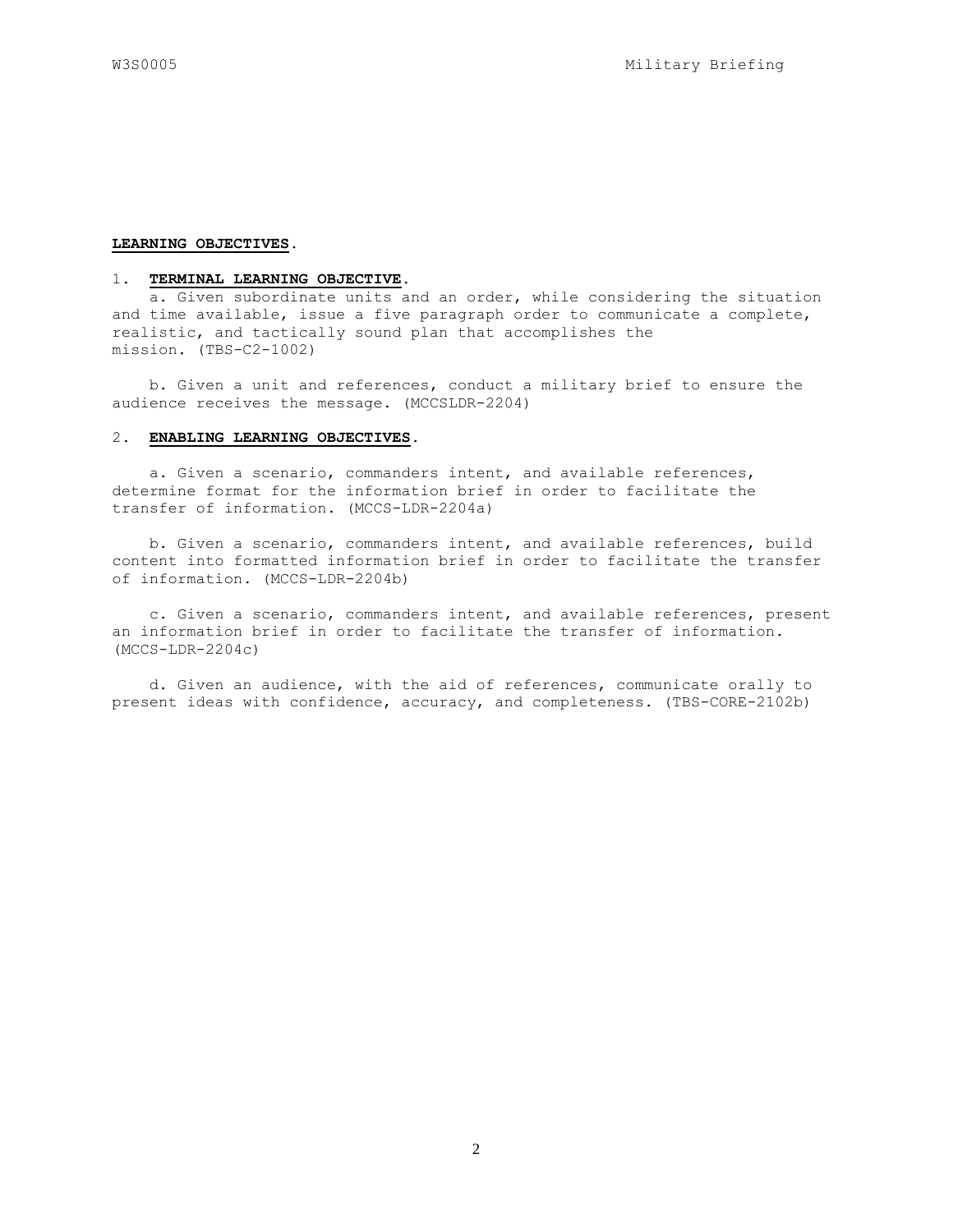1. **TYPES OF MILITARY BRIEFS**. Military briefs are designed to present selected information to commanders, staffs and other audiences in a clear, concise and expedient manner. The types of military briefs are dictated by purpose. There are four (4) basic types: the information brief, the decision brief, the staff brief, and the mission brief. Although there are elements, which are common to all four, each type of brief is distinct in that it is designed to accomplish a specific purpose.

 a. **Information Brief**. The information brief is designed to merely provide information to an audience. An information brief deals only with facts. The desired end state of this type of brief is listener comprehension. No conclusion or decision needs to be drawn form the brief. Times when an information brief may be utilized include: Passing information of high priority which requires the immediate attention of proper authority, when passing complex information requiring detailed explanation or an After Action report for a military operation.

 (1) Format. The basic format for the presentation of an information brief is as follows:

(a) Introduction.

 1 Greeting. Recognize senior member(s) of audience. Follow up with "gentlemen" or "ladies and gentlemen" in recognition of others present. Finally, identify yourself.

2 Purpose. Explain purpose and scope.

 3 Procedure. Explain conduct of brief, lecture, demonstration, display, tour, combination, etc.

4 There is no need, nor time, for an attention gainer.

(b) Body.

 1 Organization. The body should follow an organization providing the best arrangement, presentation and support of main ideas. Sequence may be chronological, such as what happened, is happening, and is expected to happen; or it may be presented as cause-and-effect, as in an after action report.

2 Plan for effective, smoothly executed transitions.

3 Be prepared for questions at any time.

(c) Conclusion.

 1 Summarize main ideas. Keep in mind that this is the last thing your audience will hear and so it will be one of the more prominent memories. It is here that you should restate any significant facts.

 2 Closing statement. "This concludes my brief, are there any questions." Or, if briefing a senior, "Sir, pending your questions, this concludes my brief."

3 Introduce next speaker, if applicable.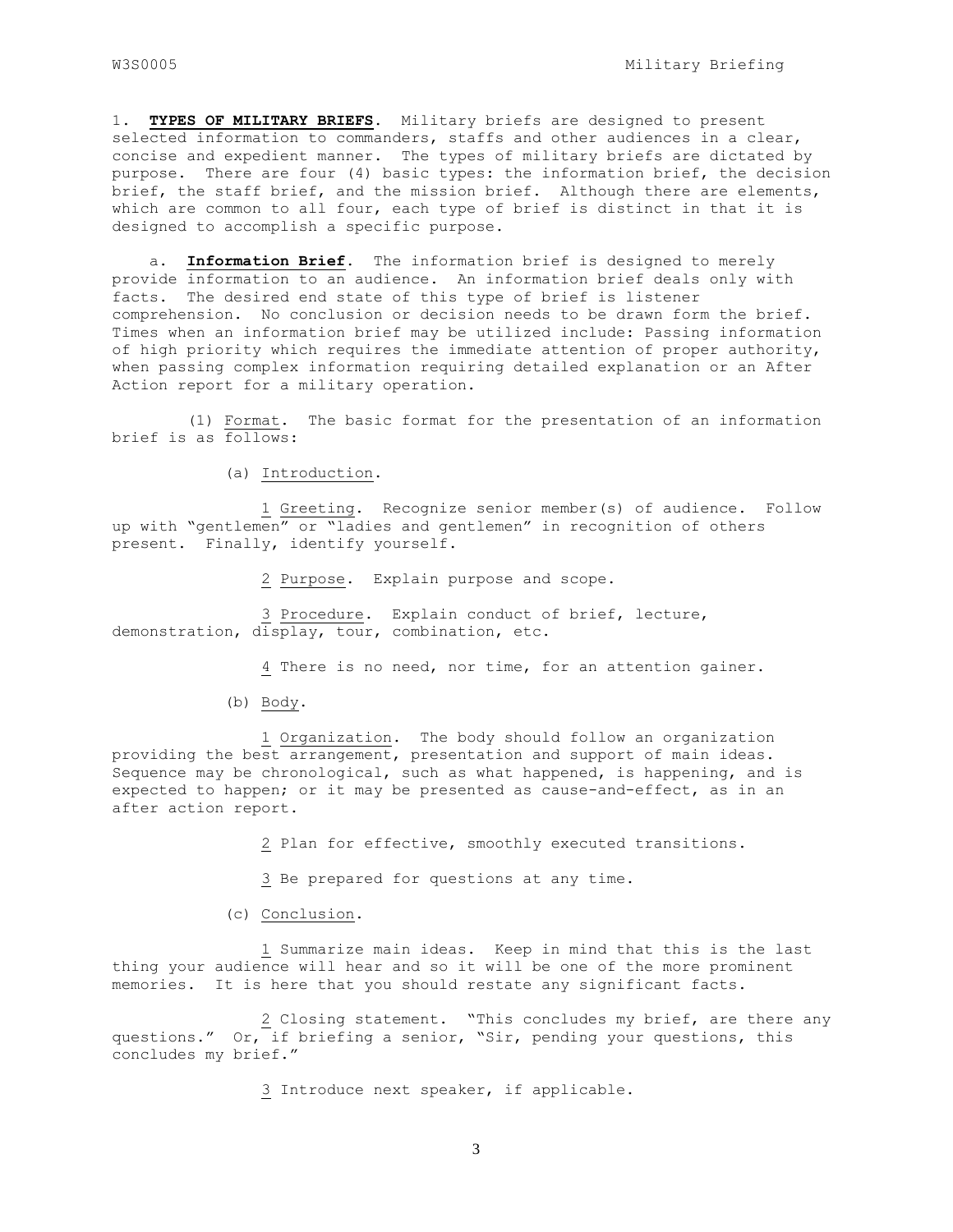b. **Decision Brief**. Designed to be presented to a commander in order to elicit a decision.

 (1) The outcome is usually the manner in which a unit will execute a pending mission. For example, a commander may be presented a decision brief containing three (3) Courses of Action (COAs), all of which are designed to accomplish the same mission, but in different manners.

 (2) After being presented and considering the strengths and weaknesses of each COA, the commander can make an educated decision. Of course, the commander retains the prerogative to modify or reject the choices and send his staff back to the drawing board.

 (3) The format for a Decision Brief is built upon the Information Brief.

(a) Introduction.

 1 Greeting. Recognize the senior member(s) of the audience. Follow up with "gentlemen" or "ladies and gentlemen" in recognition of others. Finally, identify yourself.

2 Purpose. State the purpose is to obtain a decision.

 3 Procedure. Explain any special procedures or introduce additional briefer(s).

4 Coordination. State any previous coordination.

5 Classification. Identify security classification of brief.

(b) Body.

1 Assumptions. State all that are valid, relevant and

necessary.

 2 Facts Bearing. Any supportable facts bearing on the problem should be stated concisely and accurately.

 3 Discussion. Analyze COAs. The initial statement should indicate the origin of the problem and point out any command guidance given. Plan for smooth transitions. THIS IS THE CRITICAL PHASE OF THE DECISION BRIEF!

# (c) Conclusions.

 1 State conclusions reached as a result of your analysis. Rank the COAs based upon level of supportability. Do not introduce new COAs or suggest modifications at this point. Restrict to only logical conclusions derived from discussion phase.

 2 State recommended actions. Read recommendations to ensure accuracy and phrase them so the commander can mentally accept or decline. Recommendations must be specific and not solicitations of opinion.

(d) Conclude your brief.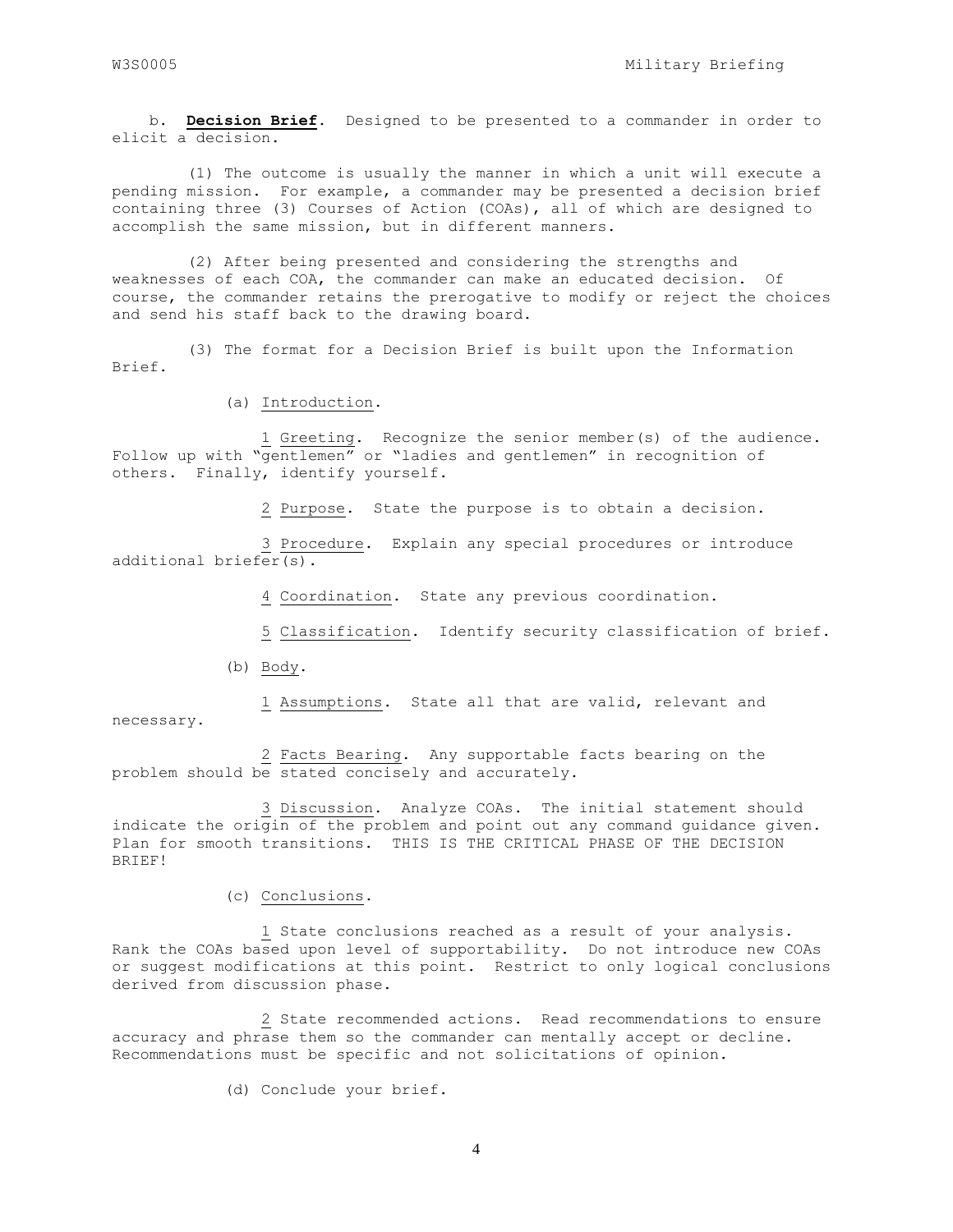1 Ask for questions.

 2 Solicit decision or inquire if recommendation is approved or disapproved.

 c. **Staff Briefing**. The staff briefing is the most widely used military briefing and is used at every level of command from the Marine Corps fire/demo team to HQMC. It is used to secure a coordinated or unified effort. The staff briefing is designed for the rapid, oral dissemination of information.

 (1) In peacetime, staff briefings are normally conducted on a scheduled basis. In combat, they are held as often as the situation requires.

 (2) At the battalion level, the executive officer usually presides over the staff briefing, but the commander may elect to do so if he desires. The individual presiding normally begins by identifying the purpose of the briefing and may review the mission of the next higher headquarters. He may highlight the briefing and then call on staff members to brief their areas of responsibility. These staff representatives should avoid presenting a rehash of the entire staff estimate but should tailor their presentation to specific areas that will assist the commander in the execution of the mission. For example, the S2 chief should refrain from reciting verbatim the entire weather forecast. Specifically, he should focus only on the effects of weather on mission accomplishment.

 (3) Staff representatives present matters that might pertain to, be of interest to, or require coordination action by other staff sections. The commander usually concludes the briefing but may take an active part throughout the presentation.

 (4) The format for presentations by each staff member during the staff briefing varies and is dependent upon the commander's guidance. The format may be elaborate, using visual aids to depict the activities of each staff representative; or it may be less formal, with the emphasis on each staff member briefing only those items or areas the commander feels are appropriate.

 d. **Mission Brief**. Mission briefings are used under operational conditions to impart information or to give specific instructions for accomplishment of the mission.

 (1) In an operational situation or when the mission of a specific unit is critical, it may be necessary to provide individuals or smaller units with more data than written orders provide. This may be done by means of the mission briefing.

 (2) The mission briefing reinforces written orders and provides more detailed requirements and instructions. The mission briefing is normally conducted as a joint staff effort, with the commander stating the mission the unit has received and each staff member presenting information on his area.

 (3) There is no prescribed format for the mission briefing, but it should be tailored to achieve the specific purpose of the briefing. In most cases, the operations order (OPORD) format can be used if it is not unnecessarily repetitious.

5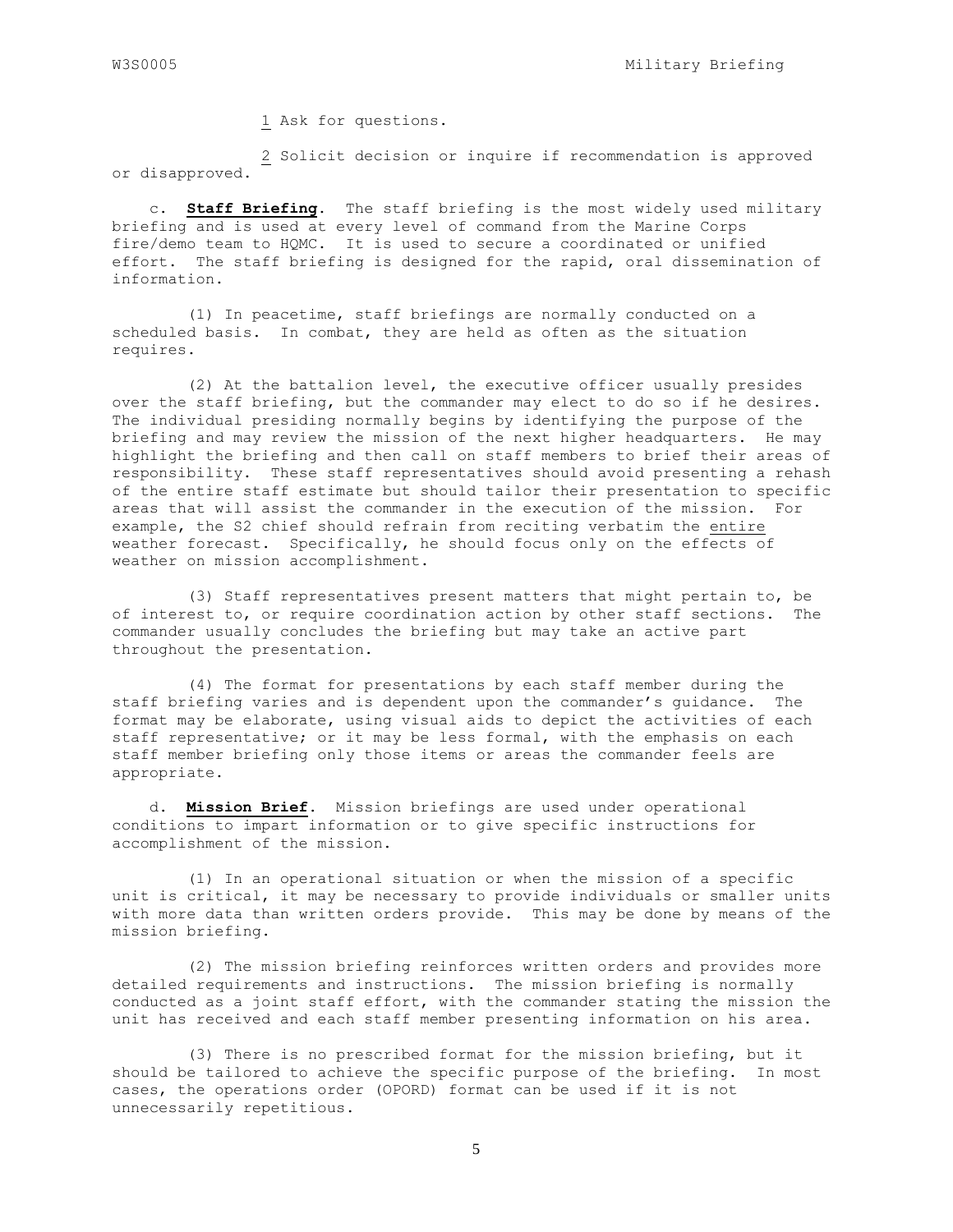(4) The purpose of the mission briefing can be summarized as the final review of a forthcoming military action to ensure those taking part are certain of their mission, understand the intent of the commander, and grasp his concept of the operation. For these reasons, the commander actively participates throughout the confirmation briefing.

 (5) The Confirmation Brief is a form of the Mission Brief that is performed as a part of the Marine Corps Planning Process. After the subordinate commander receives his order or plan, the subordinate commander then briefs the higher commander on his understanding of the higher's intent, their specific task and purpose and the relationship between their unit's missions and the other units in the operation. The Confirmation Brief also allows the higher commander to identify gaps in his plan, identify discrepancies between his and subordinate commander's plans and learn how subordinate commands intend to accomplish their mission. Lastly, The Confirmation Brief informs the higher commander that the subordinate unit is ready to execute and lays out the timeline for the execution of its mission.

 (6) The format for a Confirmation Brief will vary from unit to unit, however the brief generally follows the OPORD format with emphasis being placed on the Mission and Execution paragraphs. In some cases, the Situation, Admin and Logistics, and Command and Signal paragraphs are omitted as a part of the Confirmation Brief since they have been addressed previously during the planning process and would be redundant. For example, the weather forecast published by the S-2 usually doesn't need to be reiterated to the commander by one of his subordinate commanders. However, selected portions of these paragraphs may be included if they have a direct effect on the accomplishment of your mission and the higher commanders mission. For example, if the rain the S-2 forecasts will cause a delay in your operation, then that is something that should be briefed.

2. **PREPARING A BRIEF**. The preparation or creation of a brief involves several steps. A briefer must have a thorough knowledge of the subject to be presented. Knowledge is gained through research. Knowledge alone, however, does not guarantee an effective brief. Effective planning is also important. You prepare for a briefing by using knowledge, research and planning. To ensure success use the following steps to guide you in your preparation of your briefs:

# a. **Analysis**.

 (1) First, determine the purpose of the briefing. You have to ask yourself (and others); Why am I giving this brief? What is the desired outcome? Ask for guidance in order to inform accurately - your purpose is not to sell or entertain, but to impart information.

 (2) Second, consider your audience. Know the size and composition, including names and grades. Learn the interests, desires and traits of the senior member.

 (3) Next, consider the time and schedule contingencies. Know in advance how much time you have and how flexible the schedule or itinerary is.

 (4) Consider the requirement for equipment and facilities. Size, comfort, accessibility, acoustics of the facility, and freedom from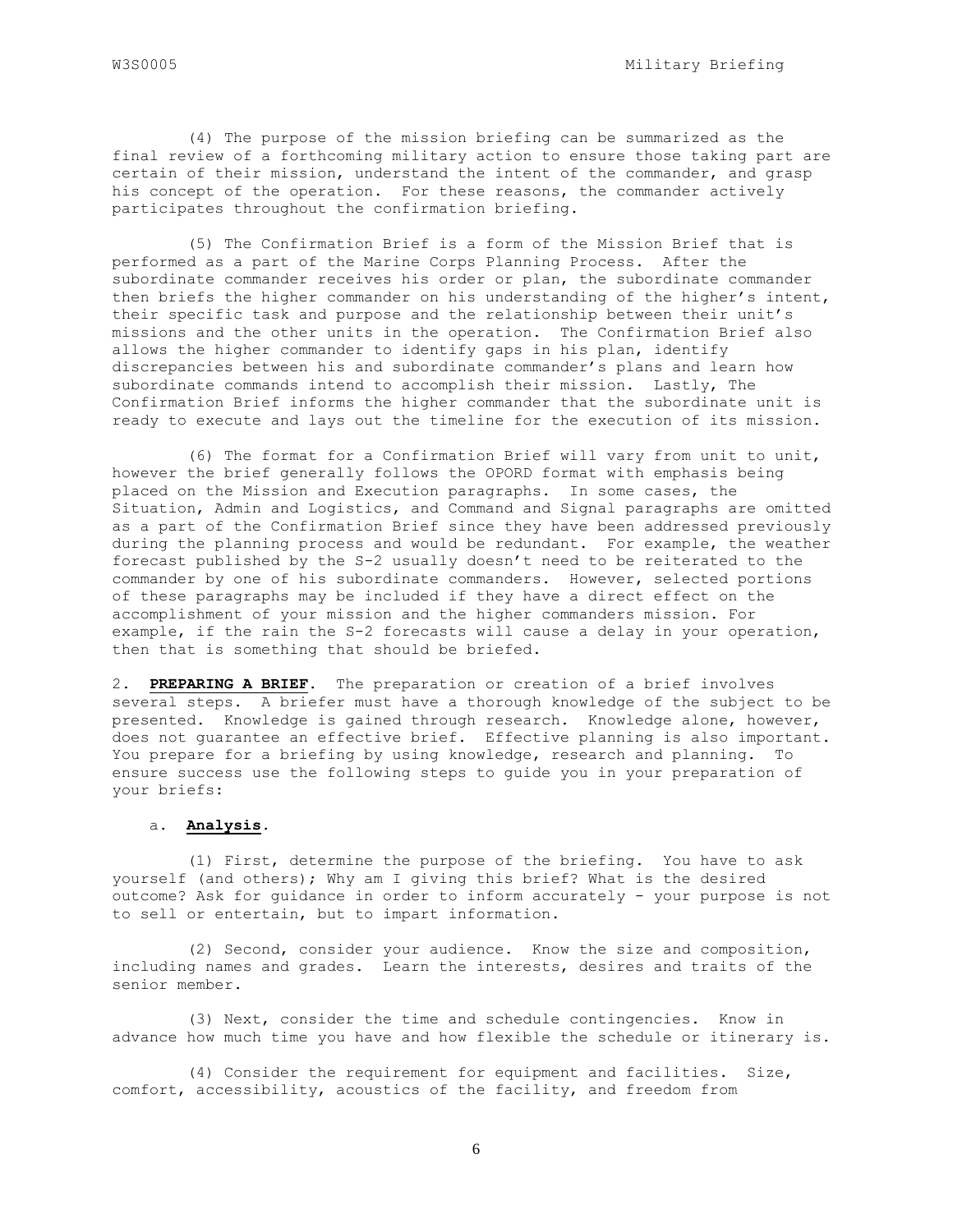distractions will affect selection of visual aids, seating arrangements, and use of assistants.

 (5) Finally, check the SOP. Many commanders have definite rules for the presentation of briefings. Know and follow these rules on such things as protocol, uniform, manner of greeting, use of manuscripts and other important aspects. If your brief contains classified information, it is imperative that you clear your brief through the S-2/G-2.

### b. **Research Topic/Write Outline**.

 (1) Tailor topic(s) to meet time restraints/constraints. Both the content and the organization depend on the purpose and scope established in the initial guidance.

 (2) Collect authoritative material to support your position. Examples include statistics, surveys, and interviews.

(3) Determine main ideas to form the foundation of your brief.

 (4) Sequence main ideas in logical order. This could be chronological, cause and effect or possibly in the building block format depending on the situation.

 (5) Write an outline (your "rough draft"). Main ideas should be in some logical sequence with natural transitions from idea to idea.

## c. W**rite the Briefing**.

 (1) Depending on local SOP, program as an outline or a complete manuscript, the latter being a rarer requirement.

 (2) Advance approval of a briefing is usually required; obtain firm approval of content and organization prior to rehearsal to avoid changes later.

 (3) For use in rehearsals and presentations, prepare an outline, prompter cards, or an annotated manuscript. Use lectern notes and visual aids for the rehearsal just as you plan to do for your actual brief.

 d. **Rehearse**. Rehearsing your brief is the best way to alleviate excessive nervousness. Complexity of the briefing and time available to present it will govern the amount of time you devote to rehearsals.

 (1) Rehearse alone initially to get the sequence of the briefing down and the manipulation of visual aids.

(2) Rehearse with assistants to coordinate key words.

 (3) Bring in a live audience of one or two persons to give you an objective criticism of your presentation. What is logical to you may not be logical to others.

(4) Conduct a dress rehearsal with only your audience missing.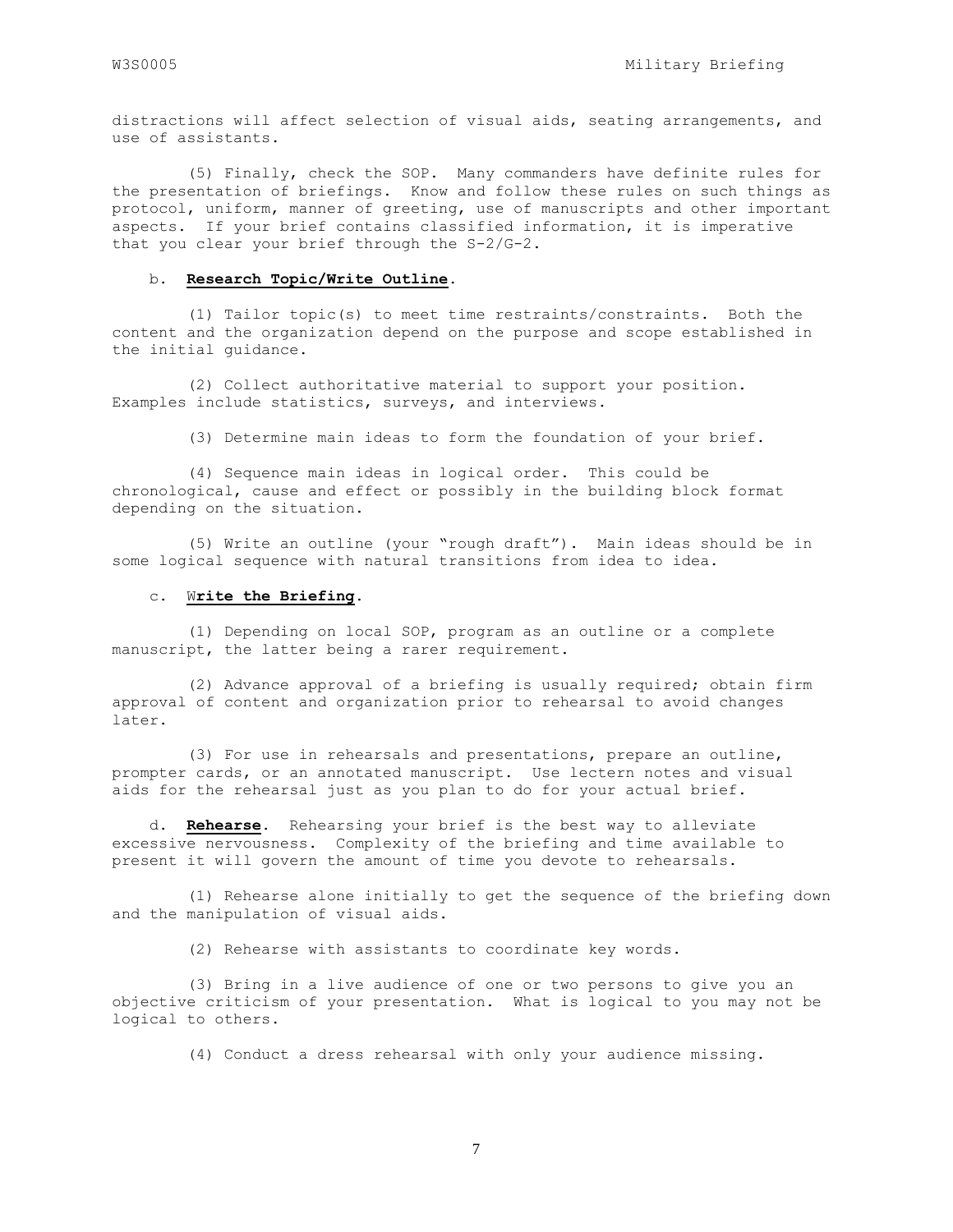(5) The above order will not always be possible, but the briefer must at least walk through the main points of the briefing and fix in his mind the approach to the subject.

 (6) Make a final check. Insure that everything is ready for the actual briefing. Give special attention to seating arrangements and other physical aspects.

 (7) Sometimes, the items listed above will not be feasible. The briefer must, however, at a minimum walk and talk through the main points of the brief to set to mind the basic organization of the presentation.

 e. **Prepare a Briefing Packet**. An effective packet helps to guide an audience through your brief. Creating a packet is not always necessary or even feasible depending upon the situation and environment. Determine the requirement, or lack thereof, in your initial analysis. Effective packets serve as a "tour guide" and follow the following guidelines:

(1) Synchronized with presentation to prevent constant page turning.

(2) Simple, large – bulleted format.

 (3) Contains only essential information. If detailed, amplifying data is needed, include it as an enclosure at the end of the packet or provide as an additional handout.

 (4) Items incorporated in a briefing packet include, but are not limited to, the following:

 (a) Title Page. The title page should contain the name of the mission or exercise, the type of brief that is being given, the names of those presenting the brief, the date, and the classification of the brief.

 (b) Orientation Tab. During the orientation show a map of the AO. When briefing the orientation, remember that you are not the first or only person to brief, so much of the orientation has already been provided by the S-2 or S-3. Brief the orientation from the Engineer perspective. Brief general to specific and do so in an organized manner. Remember to use a 1:50K map when doing the orientation.

 (c) Situation. When briefing Enemy and Friendly situations, focus on how it affects your engineer mission only. For example, if you are in a Confirmation Brief for obstacle planning, talk to the enemy's breaching capabilities.

 (d) Request For Information & Assumptions. In a Confirmation Brief you should have already had all your RFI's answered. Any unanswered RFI's become assumptions that you have to work off of when planning. When making assumptions, use the worst case scenario.

 (e) Mission. Your mission comes directly from the task that was provided to you in your CO's order. Your mission should be stated as engineers to support the commander's intent. Make sure you answer the Who, What, Where, When, and Why (IOT).

 (f) Commander's Intent. This should be your intent as the Engineer Officer based on the engineering mission. Although it will not be the exact same as the intent of the CO, it should not refute anything that he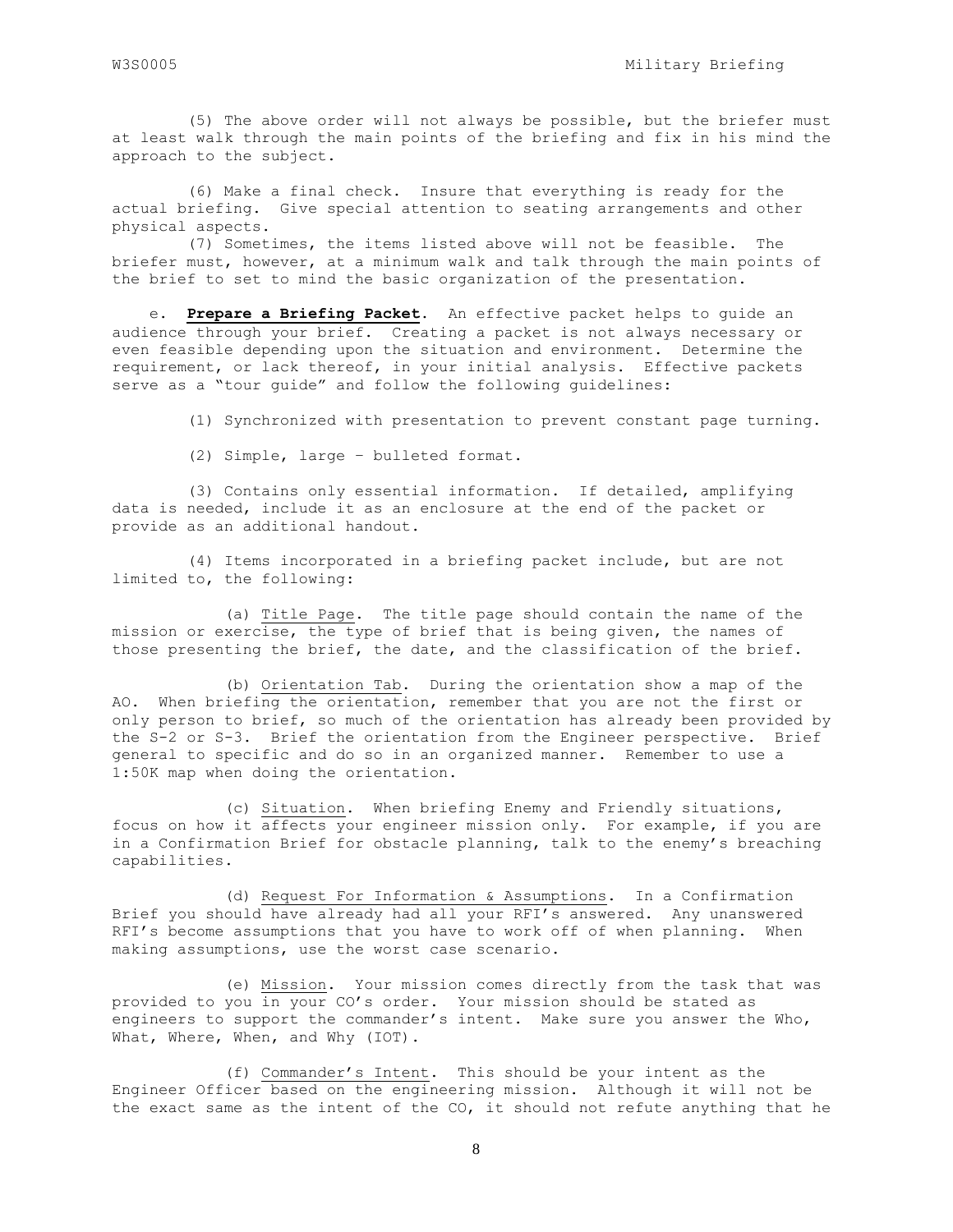has stated in his order. The end-state is again based derived from your engineering mission. Although it will not be the exact same as the end-state of the CO, it should not refute anything that he has stated in his order.

 (g) Execution. This should be the meat and potatoes of your brief. Brief your plan in phases in such a way that it illustrates how you will accomplish your mission. Use maps and graphics as required. All coordination with supported or supporting units should have already been conducted so be sure that you are not introducing anything new to the units at the brief. At the end of this section the entire briefing audience will walk away knowing what your plan is and have a general understanding of how you intend to execute that plan. Be sure to show the commanders in the room what you will be doing.

 (h) Timeline. There are several ways to depict a timeline. When you brief the Commanding Officer, you need to convey what you will have done and by when. In your briefing packet you should show the mathematics of how you arrived at that timeline. GANTT charts, CPM, Activity Estimation sheets, etc.

 (i) Administration. Do not just list the T/O – however you should show the Task Organization of how you have your platoon broken down. You should also list any critical MOS's that you have. For instance, if you are doing a utilities heavy mission and only have (2) 1141's, you should mention that. Lastly, ensure the CO knows of any additional augments you have, especially from other units.

 (j) Logistics. Do not list your entire T/E, just like you don't list your entire T/O. However, you need to show your critical pieces of equipment and gear, and show the big ticket items of Class IV and Class V. All requests for the materials should have already been coordinated with and approved by the S-4. You need to account for how you plan to move all your equipment, gear, Marines, and materials. Any gear you are temporarily loaning from other units or internal units to the battalion should be noted in this section.

 (k) Command & Signal. Explain the location of key personnel – PltCdr, PltSgt, PltGuide. You should also explain what frequency you will be operating on and if there are any changes to the POI. If you have any brevity codes associated with the mission, i.e. breaching, make sure you explain them clearly in this section.

 (l) Conclusion. Summarize your main points. Reiterate what time you will be mission complete from the engineering standpoint. Do not introduce any new ideas in this section; it should take you no more than 45- 60 seconds.

 (m) Questions. Ask for questions from the audience. It usually pays to have the Platoon Sergeant or Platoon Guide on hand as well to help answer questions if need be.

 f. **Use of Notes**. Think of your notes as signs on a highway. You pick up information at a glance as you whiz by; you should do the same with your notes. Here are some tips on preparing your notes:

(1) Use cards  $(3''x5'', 4''x6'', 5''x8'')$  or sheets of paper, whichever is easiest for you. Number each card or page in the upper right-hand corner.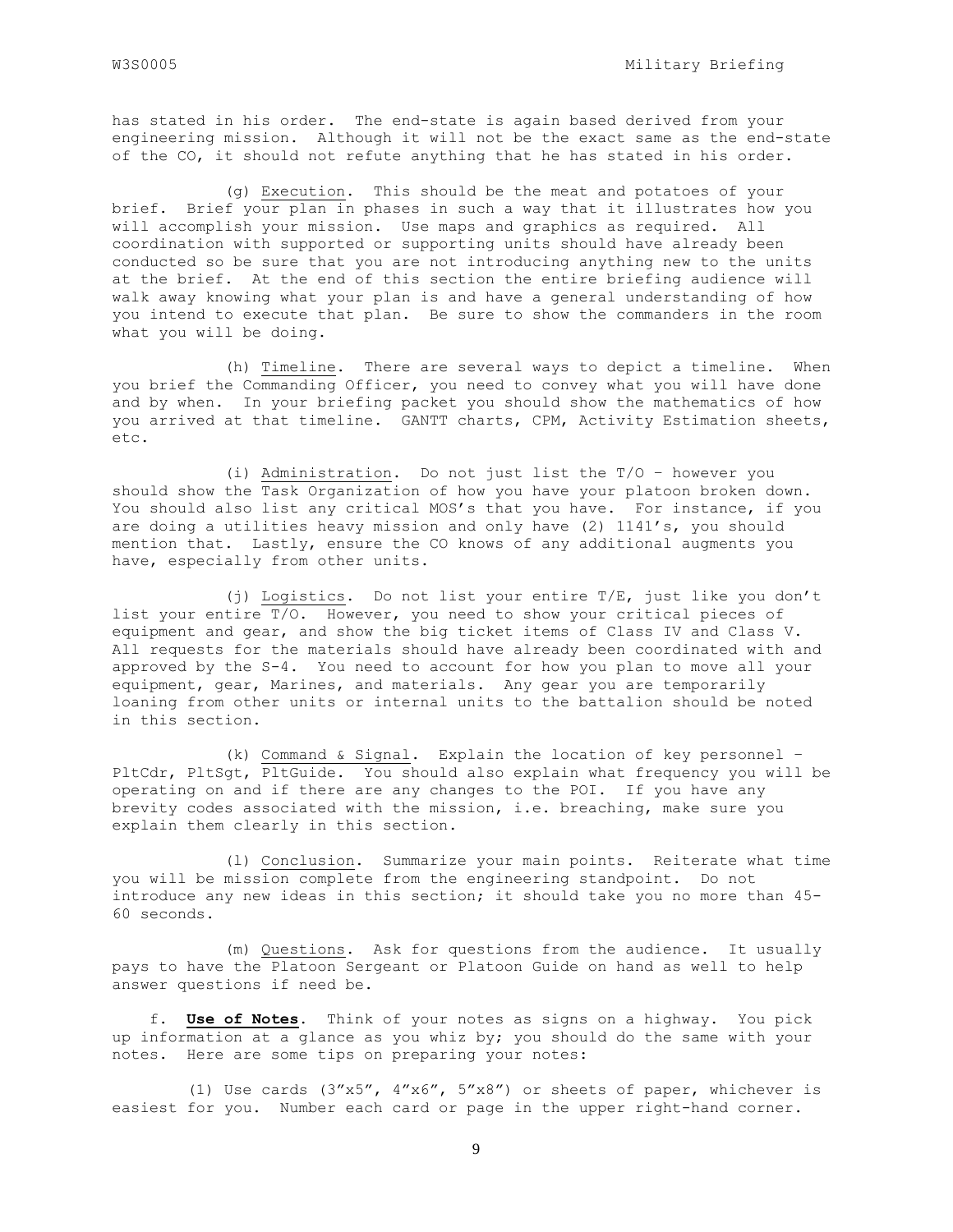(2) Keep your notes brief, just a word or phrase, with plenty of space between key points so that your eye easily locates the next "thoughtjogger".

(3) Type or print in large block letters.

(4) Underline important words in ink or colored pencil.

 (5) Do not fold your notes (they should lie flat) or staple the pages together. Turning pages distracts the audience.

 (6) Notes tell your audience you are prepared, so do not conceal them.

 (7) Occasionally, you may be required to read from a study as part of your briefing. Here are some guidelines:

(a) Be familiar with the materials.

 (b) Listeners cannot see punctuation, so punctuate for them with your voice.

 (c) Hold your reading material at a comfortable height so that you can read out and over it, not down into it. Look at your listeners occasionally. Use free hand or thumb to guide your eye down the page.

#### g. **Use of Media**.

 (1) Media (Computer Generated Graphics) can greatly enhance the effectiveness of a brief. Power Point has become the unofficial standard throughout the Marine Corps. As leaders, you need to familiarize yourself with the program and become proficient with it.

 (2) Many units or organizations will have a standard slide background format or "master" that you'll be required to utilize for briefs or other presentations. Use classification marks (Unclassified, Secret, Top Secret) in the header and footer as appropriate.

 (3) In absence of a standard format, try to avoid the use of the more complicated or "busy" backgrounds contained in the design templates. Text can sometimes get "lost" in the details of the background. Not all of the design templates are suitable in certain light conditions. Details and colors displayed on the monitor may look different when projected onto a screen or whiteboard, especially when viewed under florescent lighting. Make sure you look at your brief from the perspective of your audience to avoid problems of clarity.

 (4) Lengthy text paragraphs become a reading exercise for your audience vice an informative brief and should be avoided. Keep sentences simple or use sentence fragments. Proof read fragments to ensure your message is clearly understood and that the point that you're trying to make isn't misconstrued. Choose a font style, size and color that will contrast against your background and be visible to all. Keep in mind that there is nothing wrong with black on white.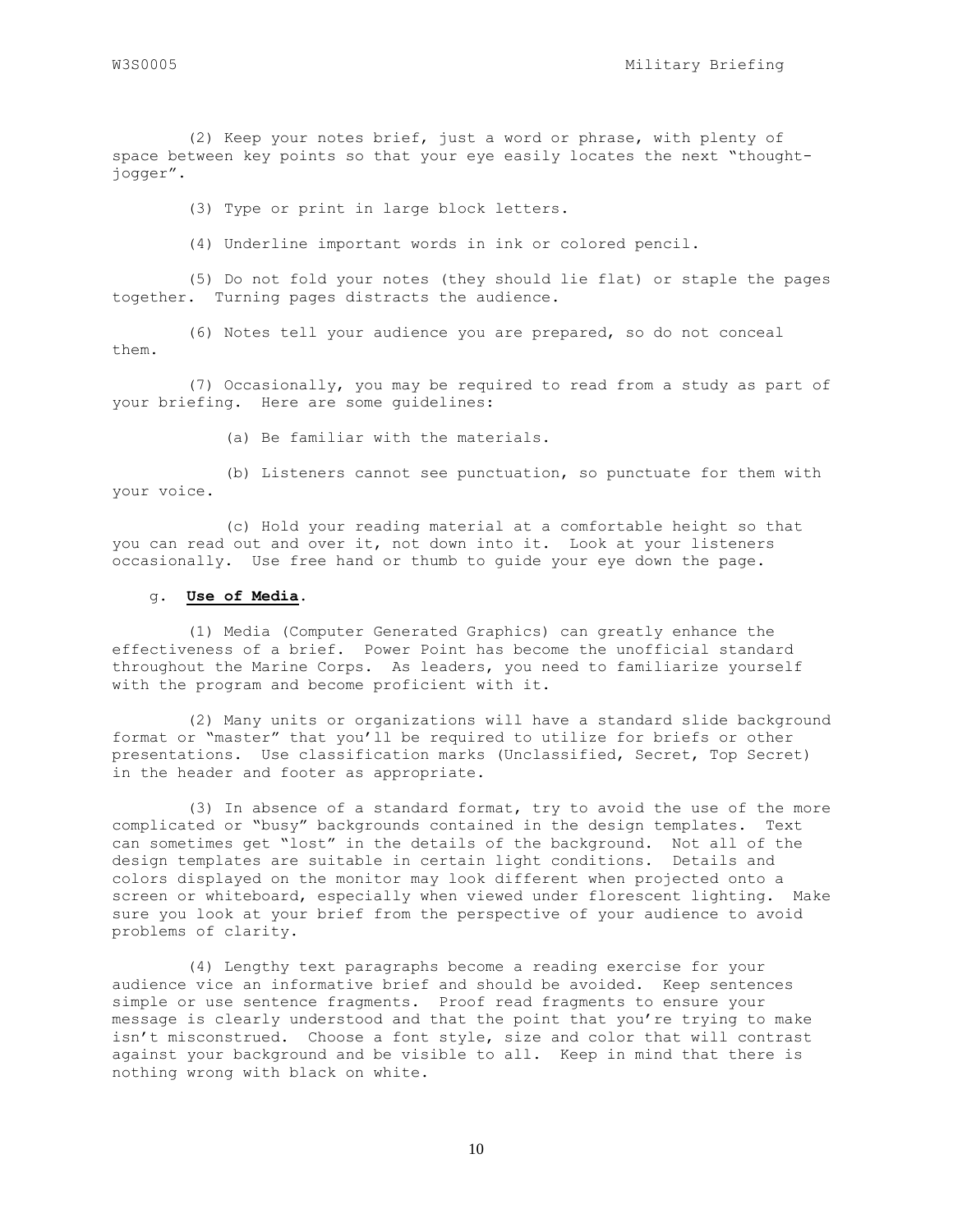(5) The use of graphic animation should be limited as it becomes distracting over time. This is especially true with the use of sound effects and should generally be avoided for a military brief. Standard military symbology and colors must be used where applicable and practicable.

 (6) Since the brief will most likely be displayed behind you, keeping eye contact with your audience presents a greater challenge. The use of the notes pages printed from your brief and placed on the lectern or podium can help you to keep your focus on your audience. It's acceptable to glance at your slides from time to time, but reading from them is not acceptable.

# h. **Use of Visual Aids**.

 (1) Stand as close to your visuals as possible. If you are righthanded, stand stage left. If you are left-handed, stand stage right.

 (2) When using the overhead projector, turn the projector off when you have finished showing a transparency, remove the transparency, and then place the next one on the projector before turning the projector on. This will prevent the audience from being subjected to flashes of bright light on the screen.

(3) Turn the projector off when you are not using a visual.

 (4) If your visuals are on charts, place them face down on the floor or face against the wall when you finish with each one to avoid distractions.

 (5) If you are using slides, place them in an orderly sequence so that you can readily find the one you want during the question period.

 (6) If handout material is necessary for your briefing, distribute it either before or after your briefing. It is impossible for the audience to receive the material, read or glance at it, and still devote attention to what you are saying. If you must distribute material during your briefing, pause until the audience receives it before you resume speaking.

# i. **Use of Pointers.**

(1) Use a solid (wood or metal) pointer.

 (2) Look at the visual only to get the pointer on the right spot and to glance at words printed there. Then face the audience to speak while holding the pointer fixed on the spot.

 (3) Unless you are circling an item of interest, hold the pointer steady on the spot. Do not wave it around.

 (4) When pointing at a line of words, place the pointer at the end of the line nearest you and hold it there. Do not sweep it or move it from word to word as you read.

 (5) Place the pointer under a word horizontally as an underline for emphasis.

 (6) When pointing on a transparency, lay the pointer down on that portion of the transparency you wish to emphasize.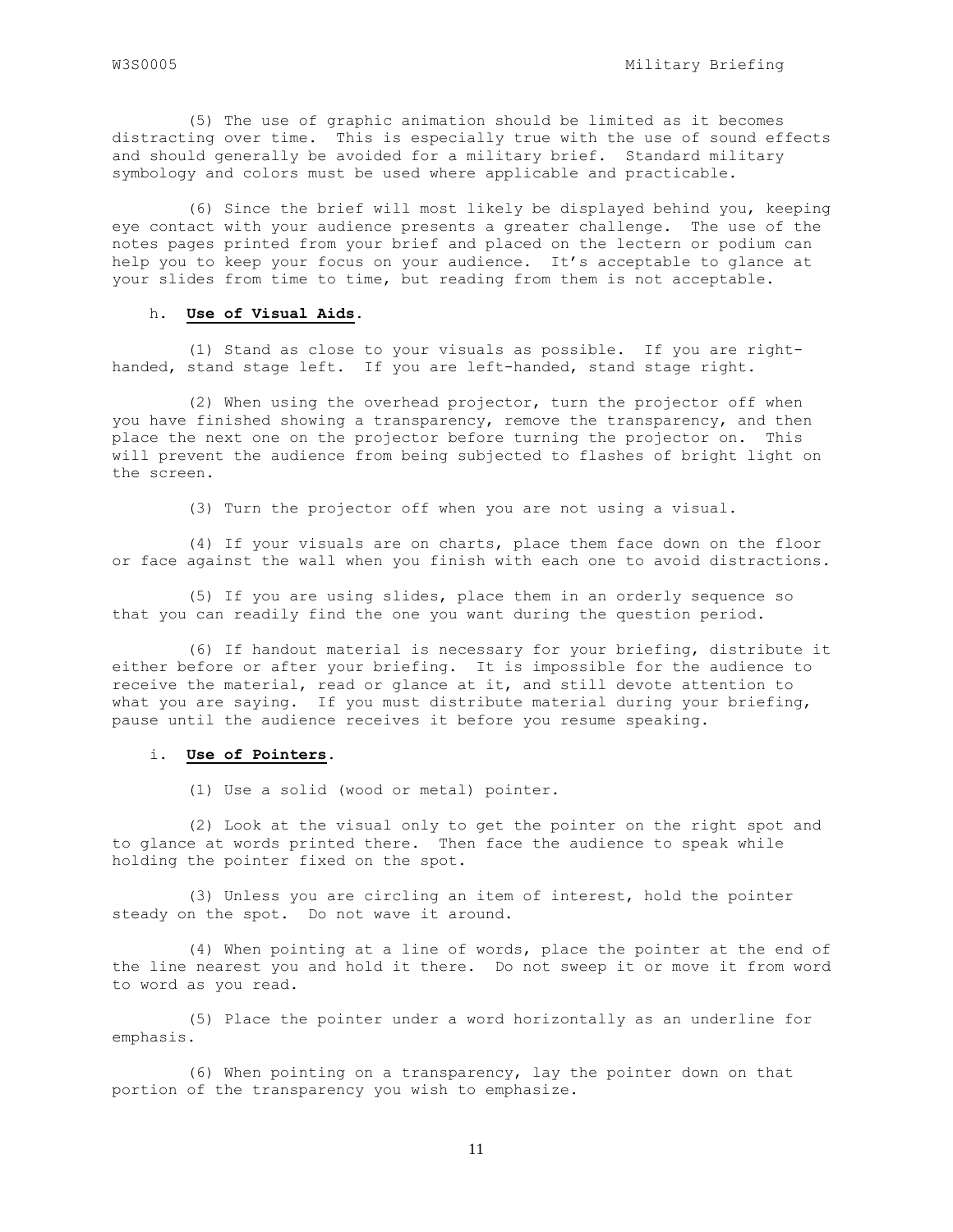(7) When you do not need the pointer, lay it down or hold it motionless at your side.

 (8) If using an assistant, plan for him to use the pointer to emphasize key points while you present the brief.

#### 3. **BRIEF DELIVERY**.

 a. A military brief is a highly specialized type of speech. It is characterized, more than any other type of speech, by conciseness, objectivity and accuracy. A successful brief depends, not only on organized content, but also on how the briefer presents it. A confident, precise and forceful delivery, based on in-depth subject knowledge and the following, will succeed:

(1) Present the subject as directed and ensure it is understood.

(2) Conclusions and recommendations must be logical.

(3) Need for brevity precludes a lengthy introduction and/or summary.

 b. **Communication Techniques**. Effective verbal communication involves the effective use of each of the following eight (8) techniques:

 (1) Volume. Volume is vital in holding listeners' attention. A speaker should use the volume necessary to reach an entire audience, regardless of the speaking environment. Do not, however, overpower the closest members of an audience. Various situations call for different volume levels.

 (2) Inflection. Inflection is directly related to volume. More commonly referred to as "pitch," inflection aids in maintaining listener attention. A lack of inflection results in a monotone speaker. Inflection is often used to express an emotional or persuasive point. This helps make a brief or lecture more meaningful.

 (3) Rate. Rate is the speed of delivery. Speak too fast and listeners may miss important material. Speak too slowly and you may bore them to death. Vary your rate of delivery to increase interest.

 (4) Force. Force is used to emphasize a particular syllable, word or point. The use of force in certain instances may alter the meaning of what you say. "It's not what you say, but how you say it."

 (5) Pause. Pauses are used to accomplish the following: allow the listener to absorb information; provide punctuation; provide the listener an opportunity to prepare for the upcoming topic. Often, instead of using pauses effectively, we tend to fill them with useless "pet words" or nervous fillers such as "umm, OK, like, and alright." A purposeful pause is perfectly acceptable, and highly effective. An awkward pause, one that is too long, used at the wrong time or nervously, can be just as detrimental as the use of pet words.

 (6) Grammar. Grammar is the correct use of the written language. Always use proper grammar in front of any audience. Refrain from using slang. The use of improper grammar damages a speaker's credibility and hinders effective communication.

12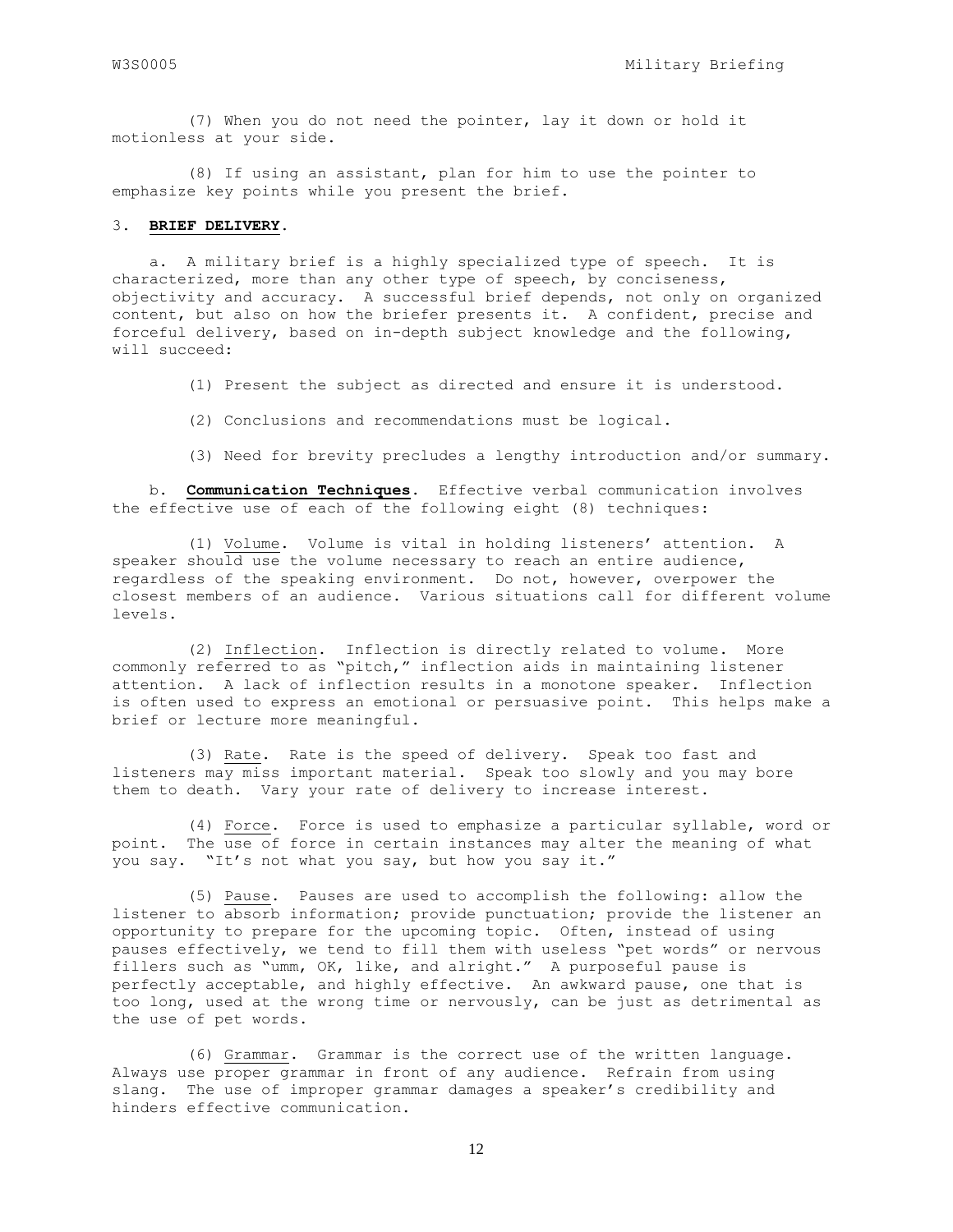(7) Pronunciation. Pronunciation is defined as speaking individual words properly, without deviation. Regional accents are acceptable if words are spoken clearly and distinctly. For example, the word CREEK can be pronounced either "creek" or "crick" depending upon where a person was raised in our country. Both refer to the same object, a small stream, and are commonly accepted. The mispronunciation of a word is never acceptable.

 (8) Articulation. Articulation refers to the clarity of spoken words. It is closely related to pronunciation in that each vowel and consonant is spoken clearly and completely. Words, and therefore thoughts, communicated clearly and completely are readily understood.

 c. **Interruptions**. Interruptions and/or questions can occur at any point throughout the course of a brief.

(1) Do not become distracted.

(2) Answer questions before proceeding, or…

 (3) Indicate that the question will be answered at a later point in the brief, but refer back to the question when reaching that point.

(4) Prepare to provide further support for any part of the brief.

#### d. **Bad Mannerisms**. Avoid the following:

 (1) Generalities and "scoop words" (et cetera, and so on, I believe, obviously, clearly). They suggest shallow thinking or a lack of confidence. Specifics command respect and present firm belief in the presented material.

 (2) Sarcasm, belligerence or hostility used in the defense of a point or when responding to naïve or unfriendly questions begets a negative reaction and damages rapport. Courtesy also commands respect.

(3) Do not slouch. You'll appear either unconfident or slovenly.

 (4) Lack of eye contact. Look audience members straight in the eye. This is especially effective in emphasizing a key point.

 (5) Do not remain motionless for an inordinate period of time. It suggests nervousness.

 (6) Pacing. While you should avoid appearing statuesque, excessive pacing also suggests nervousness.

 (7) Do not use acronyms, abbreviations or special jargon before determining the audience understands and can decipher them without effort.

 (8) Nervous "fiddling", such as: key jangling, pen clicking, ear pulling, nose and body scratching, rocking, weaving, wandering, playing with the pointer, and/or putting hands in and out of pockets, is an indicator of nervousness and a lack of preparation and confidence.

#### e. **Characteristics of an Effective Briefer**.

(1) Has an orderly mind.